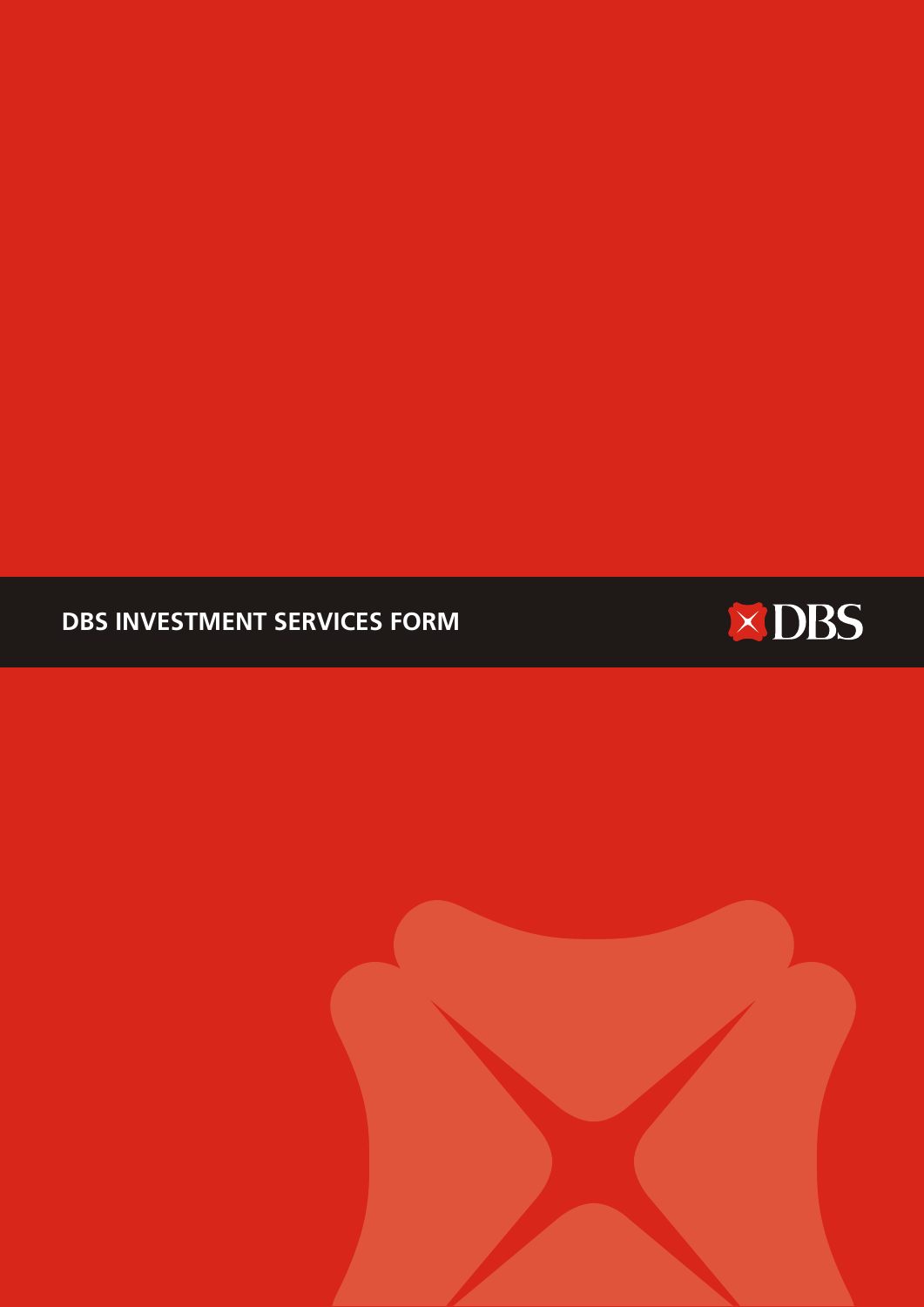

| ARN-155319                                                                                                                                                     |                              |                 |           |   |                     |   |            |                                                                                                |            | Date: $D[D M M Y Y Y Y $ |                          |         |              |            |                     |                                    | Time of Receipt.                                          |         |     |           |     |                                                       |         |  |      |  |
|----------------------------------------------------------------------------------------------------------------------------------------------------------------|------------------------------|-----------------|-----------|---|---------------------|---|------------|------------------------------------------------------------------------------------------------|------------|--------------------------|--------------------------|---------|--------------|------------|---------------------|------------------------------------|-----------------------------------------------------------|---------|-----|-----------|-----|-------------------------------------------------------|---------|--|------|--|
| Category:<br>I/We wish to avail investment services offered by DBS Bank India Limited I/We hereby provide my/our details for availing the Investment Services. |                              |                 |           |   | Resident Individual |   |            | <b>HUF</b>                                                                                     | <b>NRI</b> |                          |                          |         |              |            | Sole Proprietorship |                                    | Company                                                   |         |     | Others    |     |                                                       |         |  |      |  |
| <b>I. FIRST/SOLE APPLICANT</b>                                                                                                                                 |                              |                 |           |   |                     |   |            |                                                                                                |            |                          |                          |         |              |            |                     |                                    |                                                           |         | Mr. |           | Ms. |                                                       | Mrs.    |  | M/s  |  |
| *Name<br>(name as per PAN)                                                                                                                                     |                              |                 |           |   |                     |   |            |                                                                                                |            |                          |                          |         |              |            |                     |                                    |                                                           |         |     |           |     |                                                       |         |  |      |  |
| *Customer ID : CIF                                                                                                                                             |                              |                 |           |   |                     |   |            |                                                                                                |            | *KYC Complaint: (V) Y    |                          |         | N            | <b>KYC</b> | Number              |                                    |                                                           |         |     |           |     |                                                       |         |  |      |  |
| *Date of Birth                                                                                                                                                 | D                            |                 | $D$ M M Y |   | Υ                   | Y | Υ          |                                                                                                |            | *Country of Birth        |                          |         |              |            |                     |                                    |                                                           |         |     |           |     |                                                       |         |  |      |  |
| *Pan No.                                                                                                                                                       |                              |                 |           |   |                     |   |            |                                                                                                |            | Aadhaar Number           |                          |         |              |            |                     |                                    |                                                           |         |     |           |     |                                                       |         |  |      |  |
| *Country of Residence                                                                                                                                          |                              |                 |           |   |                     |   |            |                                                                                                |            | Place of Birth           |                          |         |              |            |                     |                                    | *Nationality                                              |         |     |           |     |                                                       |         |  |      |  |
| *Residence Address                                                                                                                                             |                              |                 |           |   |                     |   |            |                                                                                                |            |                          |                          |         |              |            |                     |                                    |                                                           |         |     |           |     |                                                       |         |  |      |  |
|                                                                                                                                                                |                              |                 |           |   |                     |   |            |                                                                                                |            |                          |                          |         |              |            |                     |                                    |                                                           |         |     |           |     |                                                       |         |  |      |  |
| City                                                                                                                                                           |                              |                 |           |   |                     |   |            |                                                                                                |            | State                    |                          |         |              |            |                     |                                    |                                                           |         |     | Pin Code  |     |                                                       |         |  |      |  |
| *Overseas Address (For NRIs/PIOs)                                                                                                                              |                              |                 |           |   |                     |   |            |                                                                                                |            |                          |                          |         |              |            |                     |                                    |                                                           |         |     |           |     |                                                       |         |  |      |  |
|                                                                                                                                                                |                              |                 |           |   |                     |   |            |                                                                                                |            |                          | Country                  |         |              |            |                     |                                    |                                                           |         |     | Post Code |     |                                                       |         |  |      |  |
| *Email                                                                                                                                                         |                              |                 |           |   |                     |   |            |                                                                                                |            |                          |                          |         |              |            |                     |                                    |                                                           |         |     |           |     |                                                       |         |  |      |  |
| *Mobile                                                                                                                                                        |                              |                 |           |   |                     |   |            |                                                                                                |            |                          |                          |         | Phone        |            |                     |                                    |                                                           |         |     |           |     |                                                       |         |  |      |  |
| *Tax Status                                                                                                                                                    | I am a Tax resident of India |                 |           |   |                     |   |            | I am a Tax resident other than India If tax resident other than India (please specify country) |            |                          |                          |         |              |            |                     |                                    |                                                           |         |     |           |     |                                                       |         |  |      |  |
| Country                                                                                                                                                        |                              |                 |           |   |                     |   |            |                                                                                                |            | Tax Reference Number*    |                          |         |              |            |                     |                                    |                                                           |         |     |           |     | *Mandatory where tax residency<br>is other than India |         |  |      |  |
| $\star$ Status<br>Resident Individual                                                                                                                          |                              |                 |           |   |                     |   | <b>NRI</b> | <b>PIO</b>                                                                                     |            | Others.                  |                          |         |              |            |                     | *Gross Annual Income               |                                                           | $<$ 11  |     | $1 - 5L$  |     |                                                       | $5-15L$ |  | >15L |  |
| *Occupation                                                                                                                                                    |                              | Service         |           |   | Housewife           |   |            | Professional                                                                                   |            |                          |                          | Retired |              |            | *Net worth in Rs    |                                    |                                                           |         |     |           |     |                                                       |         |  |      |  |
|                                                                                                                                                                |                              | <b>Business</b> |           |   | Agriculture         |   |            | Student                                                                                        |            |                          |                          |         |              |            |                     | *Should not be older than one year |                                                           |         |     |           |     |                                                       |         |  |      |  |
|                                                                                                                                                                |                              | Others          |           |   |                     |   |            |                                                                                                |            |                          |                          |         |              |            | *Net-worth date     |                                    | as on                                                     |         |     |           |     | $D[D M M Y Y Y Y$                                     |         |  |      |  |
|                                                                                                                                                                |                              |                 |           |   |                     |   |            |                                                                                                |            |                          |                          |         |              |            |                     | Any Other information              |                                                           |         |     |           |     |                                                       |         |  |      |  |
| <b>II. SECOND APPLICANT</b>                                                                                                                                    |                              |                 |           |   |                     |   |            |                                                                                                |            |                          |                          |         |              |            |                     |                                    |                                                           |         | Mr. |           | Ms. |                                                       | Mrs.    |  | M/s  |  |
| *Name<br>(name as per PAN)                                                                                                                                     |                              |                 |           |   |                     |   |            |                                                                                                |            |                          |                          |         |              |            |                     |                                    |                                                           |         |     |           |     |                                                       |         |  |      |  |
| *Customer ID: CIF                                                                                                                                              |                              |                 |           |   |                     |   |            |                                                                                                |            | *KYC Complaint: (v) Y    |                          |         | $\mathsf{N}$ | <b>KYC</b> | Number              |                                    |                                                           |         |     |           |     |                                                       |         |  |      |  |
| *Date of Birth                                                                                                                                                 | D                            | $D$ M M         |           | Y | Y                   | Y | Y          |                                                                                                |            | *Country of Birth        |                          |         |              |            |                     |                                    |                                                           |         |     |           |     |                                                       |         |  |      |  |
| *Pan No.                                                                                                                                                       |                              |                 |           |   |                     |   |            |                                                                                                |            | Aadhaar Number           |                          |         |              |            |                     |                                    |                                                           |         |     |           |     |                                                       |         |  |      |  |
| *Country of Residence                                                                                                                                          |                              |                 |           |   |                     |   |            |                                                                                                |            | Place of Birth           |                          |         |              |            |                     |                                    | *Nationality                                              |         |     |           |     |                                                       |         |  |      |  |
| *Residence Address                                                                                                                                             |                              |                 |           |   |                     |   |            |                                                                                                |            |                          |                          |         |              |            |                     |                                    |                                                           |         |     |           |     |                                                       |         |  |      |  |
|                                                                                                                                                                |                              |                 |           |   |                     |   |            |                                                                                                |            |                          |                          |         |              |            |                     |                                    |                                                           |         |     |           |     |                                                       |         |  |      |  |
| City                                                                                                                                                           |                              |                 |           |   |                     |   |            |                                                                                                |            | State                    |                          |         |              |            |                     |                                    |                                                           |         |     | Pin Code  |     |                                                       |         |  |      |  |
| *Overseas Address (For NRIs/PIOs)                                                                                                                              |                              |                 |           |   |                     |   |            |                                                                                                |            |                          |                          |         |              |            |                     |                                    |                                                           |         |     |           |     |                                                       |         |  |      |  |
|                                                                                                                                                                |                              |                 |           |   |                     |   |            |                                                                                                |            |                          | Country                  |         |              |            |                     |                                    |                                                           |         |     | Post Code |     |                                                       |         |  |      |  |
| *Email                                                                                                                                                         |                              |                 |           |   |                     |   |            |                                                                                                |            |                          |                          |         |              |            |                     |                                    |                                                           |         |     |           |     |                                                       |         |  |      |  |
| *Mobile                                                                                                                                                        |                              |                 |           |   |                     |   |            |                                                                                                |            |                          |                          |         | Phone        |            |                     |                                    |                                                           |         |     |           |     |                                                       |         |  |      |  |
| *Tax Status                                                                                                                                                    | I am a Tax resident of India |                 |           |   |                     |   |            | I am a Tax resident other than India                                                           |            |                          |                          |         |              |            |                     |                                    | If tax resident other than India (please specify country) |         |     |           |     |                                                       |         |  |      |  |
| Country                                                                                                                                                        |                              |                 |           |   |                     |   |            |                                                                                                |            | Tax Reference Number*    |                          |         |              |            |                     |                                    |                                                           |         |     |           |     | *Mandatory where tax residency<br>is other than India |         |  |      |  |
| *Status<br>Resident Individual                                                                                                                                 |                              |                 |           |   |                     |   | <b>NRI</b> | PIO                                                                                            |            | Others                   |                          |         |              |            |                     | *Gross Annual Income               |                                                           | $<$ 1 L |     | $1 - 5L$  |     |                                                       | $5-15L$ |  | >15L |  |
| *Occupation                                                                                                                                                    |                              | Service         |           |   | Housewife           |   |            | Professional                                                                                   |            |                          |                          | Retired |              |            | *Net worth in Rs    | *Should not be older than one year |                                                           |         |     |           |     |                                                       |         |  |      |  |
|                                                                                                                                                                |                              | <b>Business</b> |           |   | Agriculture         |   |            | Student                                                                                        |            |                          |                          |         |              |            | *Net-worth date     |                                    | as on                                                     |         | ÐΙ  | D M M     |     |                                                       |         |  |      |  |
|                                                                                                                                                                |                              | Others          |           |   |                     |   |            |                                                                                                |            |                          |                          |         |              |            |                     | Any Other information              |                                                           |         |     |           |     |                                                       |         |  |      |  |
|                                                                                                                                                                |                              |                 |           |   |                     |   |            |                                                                                                |            |                          |                          |         |              |            |                     |                                    |                                                           |         |     |           |     |                                                       |         |  |      |  |
| <b>III. THIRD APPLICANT</b>                                                                                                                                    |                              |                 |           |   |                     |   |            |                                                                                                |            |                          |                          |         |              |            |                     |                                    |                                                           |         | Mr. |           | Ms. |                                                       | Mrs.    |  | M/s  |  |
| *Name<br>(name as per PAN)                                                                                                                                     |                              |                 |           |   |                     |   |            |                                                                                                |            |                          |                          |         |              |            |                     |                                    |                                                           |         |     |           |     |                                                       |         |  |      |  |
| *Customer ID: CIF                                                                                                                                              |                              |                 |           |   |                     |   |            |                                                                                                |            | *KYC Complaint: (v) Y    |                          |         | $\mathsf N$  | KYC        | Number              |                                    |                                                           |         |     |           |     |                                                       |         |  |      |  |
| *Date of Birth                                                                                                                                                 |                              |                 | $D$ M M   | Υ | Υ                   |   |            |                                                                                                |            | *Country of Birth        |                          |         |              |            |                     |                                    |                                                           |         |     |           |     |                                                       |         |  |      |  |
| *Pan No.                                                                                                                                                       |                              |                 |           |   |                     |   |            |                                                                                                |            | Aadhaar Number           |                          |         |              |            |                     |                                    |                                                           |         |     |           |     |                                                       |         |  |      |  |
| *Country of Residence                                                                                                                                          |                              |                 |           |   |                     |   |            |                                                                                                |            | Place of Birth           |                          |         |              |            |                     |                                    | *Nationality                                              |         |     |           |     |                                                       |         |  |      |  |
|                                                                                                                                                                |                              |                 |           |   |                     |   |            |                                                                                                |            |                          |                          |         |              |            |                     |                                    |                                                           |         |     |           |     |                                                       |         |  |      |  |
|                                                                                                                                                                | Signature***                 |                 |           |   |                     |   |            |                                                                                                |            |                          | Signature <sup>***</sup> |         |              |            |                     |                                    |                                                           |         |     |           |     | Signature***                                          |         |  |      |  |
| 1st Applicant Name / Authorised Signatory                                                                                                                      |                              |                 |           |   |                     |   |            | 2nd Applicant Name / Authorised Signatory                                                      |            |                          |                          |         |              |            |                     |                                    | 3rd Applicant Name / Authorised Signatory                 |         |     |           |     |                                                       |         |  |      |  |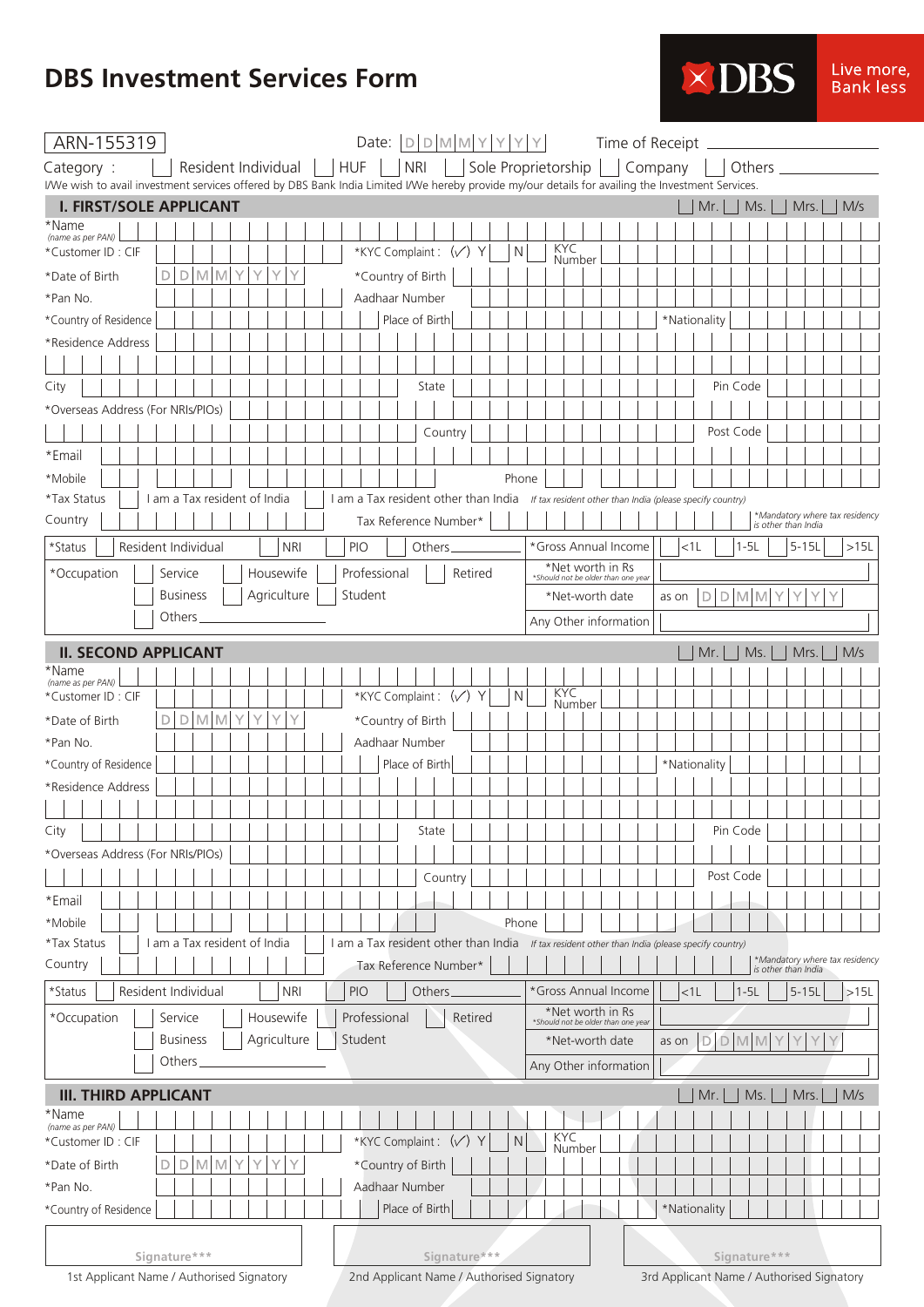

| *Residence Address                                                                                                                                                                                                                                                                                                                                                                                                                                                                                                                                                                                                                                                                                                                                                                                                                                                                                                                                                                                                                                                                                                                                                                                                                                                                                                                                                                                                                                                                                                                                                                                                                                                                                                            |                                                              |                                      |                                               |               |                                                                                                                                                                                                                                                                                                                                                                                                                                                                                                                                                                                                                                                                                                                                                                                                                                                                                                                                                                                                                                                                                                                                                                                                                                                                                                                                                                                                                                                                                                                                                                                                                                                                                               |                                                        |       |                                                                   |              |                                                       |         |    |      |
|-------------------------------------------------------------------------------------------------------------------------------------------------------------------------------------------------------------------------------------------------------------------------------------------------------------------------------------------------------------------------------------------------------------------------------------------------------------------------------------------------------------------------------------------------------------------------------------------------------------------------------------------------------------------------------------------------------------------------------------------------------------------------------------------------------------------------------------------------------------------------------------------------------------------------------------------------------------------------------------------------------------------------------------------------------------------------------------------------------------------------------------------------------------------------------------------------------------------------------------------------------------------------------------------------------------------------------------------------------------------------------------------------------------------------------------------------------------------------------------------------------------------------------------------------------------------------------------------------------------------------------------------------------------------------------------------------------------------------------|--------------------------------------------------------------|--------------------------------------|-----------------------------------------------|---------------|-----------------------------------------------------------------------------------------------------------------------------------------------------------------------------------------------------------------------------------------------------------------------------------------------------------------------------------------------------------------------------------------------------------------------------------------------------------------------------------------------------------------------------------------------------------------------------------------------------------------------------------------------------------------------------------------------------------------------------------------------------------------------------------------------------------------------------------------------------------------------------------------------------------------------------------------------------------------------------------------------------------------------------------------------------------------------------------------------------------------------------------------------------------------------------------------------------------------------------------------------------------------------------------------------------------------------------------------------------------------------------------------------------------------------------------------------------------------------------------------------------------------------------------------------------------------------------------------------------------------------------------------------------------------------------------------------|--------------------------------------------------------|-------|-------------------------------------------------------------------|--------------|-------------------------------------------------------|---------|----|------|
|                                                                                                                                                                                                                                                                                                                                                                                                                                                                                                                                                                                                                                                                                                                                                                                                                                                                                                                                                                                                                                                                                                                                                                                                                                                                                                                                                                                                                                                                                                                                                                                                                                                                                                                               |                                                              |                                      |                                               |               |                                                                                                                                                                                                                                                                                                                                                                                                                                                                                                                                                                                                                                                                                                                                                                                                                                                                                                                                                                                                                                                                                                                                                                                                                                                                                                                                                                                                                                                                                                                                                                                                                                                                                               |                                                        |       |                                                                   |              |                                                       |         |    |      |
| City                                                                                                                                                                                                                                                                                                                                                                                                                                                                                                                                                                                                                                                                                                                                                                                                                                                                                                                                                                                                                                                                                                                                                                                                                                                                                                                                                                                                                                                                                                                                                                                                                                                                                                                          |                                                              |                                      | State                                         |               |                                                                                                                                                                                                                                                                                                                                                                                                                                                                                                                                                                                                                                                                                                                                                                                                                                                                                                                                                                                                                                                                                                                                                                                                                                                                                                                                                                                                                                                                                                                                                                                                                                                                                               |                                                        |       |                                                                   | Pin Code     |                                                       |         |    |      |
| *Overseas Address (For NRIs/PIOs)                                                                                                                                                                                                                                                                                                                                                                                                                                                                                                                                                                                                                                                                                                                                                                                                                                                                                                                                                                                                                                                                                                                                                                                                                                                                                                                                                                                                                                                                                                                                                                                                                                                                                             |                                                              |                                      |                                               |               |                                                                                                                                                                                                                                                                                                                                                                                                                                                                                                                                                                                                                                                                                                                                                                                                                                                                                                                                                                                                                                                                                                                                                                                                                                                                                                                                                                                                                                                                                                                                                                                                                                                                                               |                                                        |       |                                                                   |              |                                                       |         |    |      |
|                                                                                                                                                                                                                                                                                                                                                                                                                                                                                                                                                                                                                                                                                                                                                                                                                                                                                                                                                                                                                                                                                                                                                                                                                                                                                                                                                                                                                                                                                                                                                                                                                                                                                                                               |                                                              |                                      | Country                                       |               |                                                                                                                                                                                                                                                                                                                                                                                                                                                                                                                                                                                                                                                                                                                                                                                                                                                                                                                                                                                                                                                                                                                                                                                                                                                                                                                                                                                                                                                                                                                                                                                                                                                                                               |                                                        |       |                                                                   | Post Code    |                                                       |         |    |      |
| *Email                                                                                                                                                                                                                                                                                                                                                                                                                                                                                                                                                                                                                                                                                                                                                                                                                                                                                                                                                                                                                                                                                                                                                                                                                                                                                                                                                                                                                                                                                                                                                                                                                                                                                                                        |                                                              |                                      |                                               |               |                                                                                                                                                                                                                                                                                                                                                                                                                                                                                                                                                                                                                                                                                                                                                                                                                                                                                                                                                                                                                                                                                                                                                                                                                                                                                                                                                                                                                                                                                                                                                                                                                                                                                               |                                                        |       |                                                                   |              |                                                       |         |    |      |
| *Mobile                                                                                                                                                                                                                                                                                                                                                                                                                                                                                                                                                                                                                                                                                                                                                                                                                                                                                                                                                                                                                                                                                                                                                                                                                                                                                                                                                                                                                                                                                                                                                                                                                                                                                                                       |                                                              |                                      |                                               | Phone         |                                                                                                                                                                                                                                                                                                                                                                                                                                                                                                                                                                                                                                                                                                                                                                                                                                                                                                                                                                                                                                                                                                                                                                                                                                                                                                                                                                                                                                                                                                                                                                                                                                                                                               |                                                        |       |                                                                   |              |                                                       |         |    |      |
| *Tax Status                                                                                                                                                                                                                                                                                                                                                                                                                                                                                                                                                                                                                                                                                                                                                                                                                                                                                                                                                                                                                                                                                                                                                                                                                                                                                                                                                                                                                                                                                                                                                                                                                                                                                                                   | I am a Tax resident of India                                 | I am a Tax resident other than India |                                               |               | If tax resident other than India (please specify country)                                                                                                                                                                                                                                                                                                                                                                                                                                                                                                                                                                                                                                                                                                                                                                                                                                                                                                                                                                                                                                                                                                                                                                                                                                                                                                                                                                                                                                                                                                                                                                                                                                     |                                                        |       |                                                                   |              |                                                       |         |    |      |
| Country                                                                                                                                                                                                                                                                                                                                                                                                                                                                                                                                                                                                                                                                                                                                                                                                                                                                                                                                                                                                                                                                                                                                                                                                                                                                                                                                                                                                                                                                                                                                                                                                                                                                                                                       |                                                              |                                      | Tax Reference Number*                         |               |                                                                                                                                                                                                                                                                                                                                                                                                                                                                                                                                                                                                                                                                                                                                                                                                                                                                                                                                                                                                                                                                                                                                                                                                                                                                                                                                                                                                                                                                                                                                                                                                                                                                                               |                                                        |       |                                                                   |              | *Mandatory where tax residency<br>is other than India |         |    |      |
| *Status<br>Resident Individual                                                                                                                                                                                                                                                                                                                                                                                                                                                                                                                                                                                                                                                                                                                                                                                                                                                                                                                                                                                                                                                                                                                                                                                                                                                                                                                                                                                                                                                                                                                                                                                                                                                                                                | <b>NRI</b>                                                   | <b>PIO</b>                           | Others                                        |               | *Gross Annual Income                                                                                                                                                                                                                                                                                                                                                                                                                                                                                                                                                                                                                                                                                                                                                                                                                                                                                                                                                                                                                                                                                                                                                                                                                                                                                                                                                                                                                                                                                                                                                                                                                                                                          |                                                        |       | $<$ 11                                                            | 1-5L         |                                                       | $5-15L$ |    | >15L |
| *Occupation<br>Service                                                                                                                                                                                                                                                                                                                                                                                                                                                                                                                                                                                                                                                                                                                                                                                                                                                                                                                                                                                                                                                                                                                                                                                                                                                                                                                                                                                                                                                                                                                                                                                                                                                                                                        | Housewife                                                    | Professional                         | Retired                                       |               |                                                                                                                                                                                                                                                                                                                                                                                                                                                                                                                                                                                                                                                                                                                                                                                                                                                                                                                                                                                                                                                                                                                                                                                                                                                                                                                                                                                                                                                                                                                                                                                                                                                                                               | *Net worth in Rs<br>*Should not be older than one year |       |                                                                   |              |                                                       |         |    |      |
| <b>Business</b>                                                                                                                                                                                                                                                                                                                                                                                                                                                                                                                                                                                                                                                                                                                                                                                                                                                                                                                                                                                                                                                                                                                                                                                                                                                                                                                                                                                                                                                                                                                                                                                                                                                                                                               | Agriculture                                                  | Student                              |                                               |               |                                                                                                                                                                                                                                                                                                                                                                                                                                                                                                                                                                                                                                                                                                                                                                                                                                                                                                                                                                                                                                                                                                                                                                                                                                                                                                                                                                                                                                                                                                                                                                                                                                                                                               | *Net-worth date                                        | as on |                                                                   |              | $D$ $D$ $M$ $M$ $Y$ $Y$                               |         |    |      |
| Others                                                                                                                                                                                                                                                                                                                                                                                                                                                                                                                                                                                                                                                                                                                                                                                                                                                                                                                                                                                                                                                                                                                                                                                                                                                                                                                                                                                                                                                                                                                                                                                                                                                                                                                        |                                                              |                                      |                                               |               | Any Other information                                                                                                                                                                                                                                                                                                                                                                                                                                                                                                                                                                                                                                                                                                                                                                                                                                                                                                                                                                                                                                                                                                                                                                                                                                                                                                                                                                                                                                                                                                                                                                                                                                                                         |                                                        |       |                                                                   |              |                                                       |         |    |      |
| IV. Mode of Holding (of Investment)                                                                                                                                                                                                                                                                                                                                                                                                                                                                                                                                                                                                                                                                                                                                                                                                                                                                                                                                                                                                                                                                                                                                                                                                                                                                                                                                                                                                                                                                                                                                                                                                                                                                                           |                                                              |                                      |                                               |               |                                                                                                                                                                                                                                                                                                                                                                                                                                                                                                                                                                                                                                                                                                                                                                                                                                                                                                                                                                                                                                                                                                                                                                                                                                                                                                                                                                                                                                                                                                                                                                                                                                                                                               |                                                        |       |                                                                   |              |                                                       |         |    |      |
| *Mode of Holding:                                                                                                                                                                                                                                                                                                                                                                                                                                                                                                                                                                                                                                                                                                                                                                                                                                                                                                                                                                                                                                                                                                                                                                                                                                                                                                                                                                                                                                                                                                                                                                                                                                                                                                             | Single                                                       | Anyone or Survivor                   |                                               |               |                                                                                                                                                                                                                                                                                                                                                                                                                                                                                                                                                                                                                                                                                                                                                                                                                                                                                                                                                                                                                                                                                                                                                                                                                                                                                                                                                                                                                                                                                                                                                                                                                                                                                               |                                                        |       |                                                                   |              |                                                       |         |    |      |
| <b>V. Bank Account Details (Mandatory)</b>                                                                                                                                                                                                                                                                                                                                                                                                                                                                                                                                                                                                                                                                                                                                                                                                                                                                                                                                                                                                                                                                                                                                                                                                                                                                                                                                                                                                                                                                                                                                                                                                                                                                                    |                                                              |                                      |                                               |               |                                                                                                                                                                                                                                                                                                                                                                                                                                                                                                                                                                                                                                                                                                                                                                                                                                                                                                                                                                                                                                                                                                                                                                                                                                                                                                                                                                                                                                                                                                                                                                                                                                                                                               |                                                        |       |                                                                   |              |                                                       |         |    |      |
| Name of Bank                                                                                                                                                                                                                                                                                                                                                                                                                                                                                                                                                                                                                                                                                                                                                                                                                                                                                                                                                                                                                                                                                                                                                                                                                                                                                                                                                                                                                                                                                                                                                                                                                                                                                                                  | DBS Bank India Limited                                       |                                      | *Branch Address:                              |               |                                                                                                                                                                                                                                                                                                                                                                                                                                                                                                                                                                                                                                                                                                                                                                                                                                                                                                                                                                                                                                                                                                                                                                                                                                                                                                                                                                                                                                                                                                                                                                                                                                                                                               |                                                        |       |                                                                   |              |                                                       |         |    |      |
|                                                                                                                                                                                                                                                                                                                                                                                                                                                                                                                                                                                                                                                                                                                                                                                                                                                                                                                                                                                                                                                                                                                                                                                                                                                                                                                                                                                                                                                                                                                                                                                                                                                                                                                               |                                                              |                                      |                                               |               |                                                                                                                                                                                                                                                                                                                                                                                                                                                                                                                                                                                                                                                                                                                                                                                                                                                                                                                                                                                                                                                                                                                                                                                                                                                                                                                                                                                                                                                                                                                                                                                                                                                                                               |                                                        |       |                                                                   |              |                                                       |         |    |      |
|                                                                                                                                                                                                                                                                                                                                                                                                                                                                                                                                                                                                                                                                                                                                                                                                                                                                                                                                                                                                                                                                                                                                                                                                                                                                                                                                                                                                                                                                                                                                                                                                                                                                                                                               |                                                              |                                      | <b>Branch City</b>                            |               |                                                                                                                                                                                                                                                                                                                                                                                                                                                                                                                                                                                                                                                                                                                                                                                                                                                                                                                                                                                                                                                                                                                                                                                                                                                                                                                                                                                                                                                                                                                                                                                                                                                                                               |                                                        |       |                                                                   | Pin code     |                                                       |         |    |      |
| *Account Number 1                                                                                                                                                                                                                                                                                                                                                                                                                                                                                                                                                                                                                                                                                                                                                                                                                                                                                                                                                                                                                                                                                                                                                                                                                                                                                                                                                                                                                                                                                                                                                                                                                                                                                                             |                                                              |                                      |                                               |               |                                                                                                                                                                                                                                                                                                                                                                                                                                                                                                                                                                                                                                                                                                                                                                                                                                                                                                                                                                                                                                                                                                                                                                                                                                                                                                                                                                                                                                                                                                                                                                                                                                                                                               |                                                        |       |                                                                   |              |                                                       |         |    |      |
| *Account Number 2                                                                                                                                                                                                                                                                                                                                                                                                                                                                                                                                                                                                                                                                                                                                                                                                                                                                                                                                                                                                                                                                                                                                                                                                                                                                                                                                                                                                                                                                                                                                                                                                                                                                                                             |                                                              |                                      |                                               |               |                                                                                                                                                                                                                                                                                                                                                                                                                                                                                                                                                                                                                                                                                                                                                                                                                                                                                                                                                                                                                                                                                                                                                                                                                                                                                                                                                                                                                                                                                                                                                                                                                                                                                               |                                                        |       |                                                                   |              |                                                       |         |    |      |
| *Account Type                                                                                                                                                                                                                                                                                                                                                                                                                                                                                                                                                                                                                                                                                                                                                                                                                                                                                                                                                                                                                                                                                                                                                                                                                                                                                                                                                                                                                                                                                                                                                                                                                                                                                                                 | Saving                                                       | Current                              | <b>NRE</b>                                    | <b>NRO</b>    |                                                                                                                                                                                                                                                                                                                                                                                                                                                                                                                                                                                                                                                                                                                                                                                                                                                                                                                                                                                                                                                                                                                                                                                                                                                                                                                                                                                                                                                                                                                                                                                                                                                                                               | Others (Please specify)                                |       |                                                                   |              |                                                       |         |    |      |
| 9 Digit MICR Code                                                                                                                                                                                                                                                                                                                                                                                                                                                                                                                                                                                                                                                                                                                                                                                                                                                                                                                                                                                                                                                                                                                                                                                                                                                                                                                                                                                                                                                                                                                                                                                                                                                                                                             |                                                              |                                      |                                               |               |                                                                                                                                                                                                                                                                                                                                                                                                                                                                                                                                                                                                                                                                                                                                                                                                                                                                                                                                                                                                                                                                                                                                                                                                                                                                                                                                                                                                                                                                                                                                                                                                                                                                                               | IFSC Code (11 Digit)                                   |       |                                                                   |              |                                                       |         |    |      |
| VI. Documents Enclosed [Please tick $(\vee)$ ]                                                                                                                                                                                                                                                                                                                                                                                                                                                                                                                                                                                                                                                                                                                                                                                                                                                                                                                                                                                                                                                                                                                                                                                                                                                                                                                                                                                                                                                                                                                                                                                                                                                                                |                                                              |                                      |                                               |               |                                                                                                                                                                                                                                                                                                                                                                                                                                                                                                                                                                                                                                                                                                                                                                                                                                                                                                                                                                                                                                                                                                                                                                                                                                                                                                                                                                                                                                                                                                                                                                                                                                                                                               |                                                        |       |                                                                   |              |                                                       |         |    |      |
|                                                                                                                                                                                                                                                                                                                                                                                                                                                                                                                                                                                                                                                                                                                                                                                                                                                                                                                                                                                                                                                                                                                                                                                                                                                                                                                                                                                                                                                                                                                                                                                                                                                                                                                               | *Pan Proof                                                   |                                      | *MF KYC Compliance Status Proof               |               |                                                                                                                                                                                                                                                                                                                                                                                                                                                                                                                                                                                                                                                                                                                                                                                                                                                                                                                                                                                                                                                                                                                                                                                                                                                                                                                                                                                                                                                                                                                                                                                                                                                                                               |                                                        |       | Note: Please Fill the MF KYC form if you are not MF KYC Complied. |              |                                                       |         |    |      |
|                                                                                                                                                                                                                                                                                                                                                                                                                                                                                                                                                                                                                                                                                                                                                                                                                                                                                                                                                                                                                                                                                                                                                                                                                                                                                                                                                                                                                                                                                                                                                                                                                                                                                                                               |                                                              | Fields marked with (*) are mandatory |                                               |               |                                                                                                                                                                                                                                                                                                                                                                                                                                                                                                                                                                                                                                                                                                                                                                                                                                                                                                                                                                                                                                                                                                                                                                                                                                                                                                                                                                                                                                                                                                                                                                                                                                                                                               |                                                        |       |                                                                   |              |                                                       |         |    |      |
|                                                                                                                                                                                                                                                                                                                                                                                                                                                                                                                                                                                                                                                                                                                                                                                                                                                                                                                                                                                                                                                                                                                                                                                                                                                                                                                                                                                                                                                                                                                                                                                                                                                                                                                               |                                                              |                                      | Declaration(s) [Please tick $(\sqrt{})$ ]     |               |                                                                                                                                                                                                                                                                                                                                                                                                                                                                                                                                                                                                                                                                                                                                                                                                                                                                                                                                                                                                                                                                                                                                                                                                                                                                                                                                                                                                                                                                                                                                                                                                                                                                                               |                                                        |       |                                                                   |              |                                                       |         |    |      |
| I/We hereby declare that all the information and particulars given by me/us in this Investment Services Form are true to the best of my/our knowledge and belief. I/We agree to immediately inform the Bank if there is any ch<br>in any information given in this form or in the Annexure(s) (if any) to this form. I/We also declare and agree that if any of the above statements are found to be incorrect or false or any information or particulars have b<br>suppressed or omitted there from, DBS Bank India Limited has a right to terminate the Investment Services. I/We agree and declare that any and all tax liability will be my/our sole responsibility. I/We shall provide such<br>information/document as may be requested by the Bank/AMFI/SEBI. I/We undertake to execute and deliver to the Bank such other documents as may be specified by the Bank or required from me/us for compliance or updating<br>of records. I/We agree that if I/We fail to give such information or documents, you shall have the right to terminate the Investment Services.                                                                                                                                                                                                                                                                                                                                                                                                                                                                                                                                                                                                                                                |                                                              |                                      |                                               |               |                                                                                                                                                                                                                                                                                                                                                                                                                                                                                                                                                                                                                                                                                                                                                                                                                                                                                                                                                                                                                                                                                                                                                                                                                                                                                                                                                                                                                                                                                                                                                                                                                                                                                               |                                                        |       |                                                                   |              |                                                       |         |    |      |
| I/We agree to abide by the applicable terms and conditions, rules and regulations governing the investment services. I/We hereby declare that the amount invested/to be invested by me/us in the scheme(s) through DBS Bank<br>India Limited (whether through iBanking or through Financial Transaction Form as the case may be) is derived through legitimate sources and is not held or designed for the purpose of contravention of any act, rules, regula<br>or any statute or legislation laws or any notifications, directions issued by any governmental or statutory authority from time to time.<br>I/We hereby confirm that no action has been taken by SEBI/Stock Exchange or any authority for violation of securities law or other economic offences against me/us.                                                                                                                                                                                                                                                                                                                                                                                                                                                                                                                                                                                                                                                                                                                                                                                                                                                                                                                                              |                                                              |                                      |                                               |               |                                                                                                                                                                                                                                                                                                                                                                                                                                                                                                                                                                                                                                                                                                                                                                                                                                                                                                                                                                                                                                                                                                                                                                                                                                                                                                                                                                                                                                                                                                                                                                                                                                                                                               |                                                        |       |                                                                   |              |                                                       |         |    |      |
| I/We hereby declare that I/We do not hold investment/Interest in any body corporate which enables me/us to obtain price sensitive information.                                                                                                                                                                                                                                                                                                                                                                                                                                                                                                                                                                                                                                                                                                                                                                                                                                                                                                                                                                                                                                                                                                                                                                                                                                                                                                                                                                                                                                                                                                                                                                                |                                                              |                                      |                                               |               |                                                                                                                                                                                                                                                                                                                                                                                                                                                                                                                                                                                                                                                                                                                                                                                                                                                                                                                                                                                                                                                                                                                                                                                                                                                                                                                                                                                                                                                                                                                                                                                                                                                                                               |                                                        |       |                                                                   |              |                                                       |         |    |      |
| $Place$ $\_\$                                                                                                                                                                                                                                                                                                                                                                                                                                                                                                                                                                                                                                                                                                                                                                                                                                                                                                                                                                                                                                                                                                                                                                                                                                                                                                                                                                                                                                                                                                                                                                                                                                                                                                                 |                                                              |                                      |                                               |               |                                                                                                                                                                                                                                                                                                                                                                                                                                                                                                                                                                                                                                                                                                                                                                                                                                                                                                                                                                                                                                                                                                                                                                                                                                                                                                                                                                                                                                                                                                                                                                                                                                                                                               |                                                        |       |                                                                   |              | Date: $D$ $D$ $M$ $M$ $Y$ $Y$                         |         | Y. |      |
|                                                                                                                                                                                                                                                                                                                                                                                                                                                                                                                                                                                                                                                                                                                                                                                                                                                                                                                                                                                                                                                                                                                                                                                                                                                                                                                                                                                                                                                                                                                                                                                                                                                                                                                               | <b>Terms and Conditions for DBS Investment Services Form</b> |                                      |                                               |               |                                                                                                                                                                                                                                                                                                                                                                                                                                                                                                                                                                                                                                                                                                                                                                                                                                                                                                                                                                                                                                                                                                                                                                                                                                                                                                                                                                                                                                                                                                                                                                                                                                                                                               |                                                        |       |                                                                   |              |                                                       |         |    |      |
| These Terms and Conditions for investment services ("Terms and Conditions") apply to and govern your<br>usage of DBS investment services. These Terms and Conditions are in addition to the general terms and<br>conditions applicable to your Account/s and documents signed/accepted by You from time to time including<br>iBanking Terms and Conditions.<br>Individual Customers: In case of individual customers, the investments in mutual fund/s can be made through<br>iBanking or by submitting Financial Transaction Form at any nearest DBS Bank India Limited for every transaction.<br>Non-Individual Customers: In case of non-individual customer, the investments in mutual fund/s can be<br>made only by submitting Financial Transaction Form at any nearest DBS Bank India Limited for every<br>transaction.<br>Definitions: Words used but not defined in these Terms and Conditions shall have the same meaning as<br>1.<br>set out in the iBanking terms and conditions.<br>"Account" means any account (including your joint accounts) maintained with us which is processed<br>I.<br>by you through the iBanking Services, and includes any other Account in addition to or in substitution<br>for the Account originally accessed by you through the iBanking Services;<br>"Unit" shall mean the interest of an investor, which consists of one undivided share in the net assets of<br>II.<br>the scheme.<br>Ⅲ.<br>"Net Asset Value ("NAV")" of the units of the scheme will be computed by dividing the net assets of the<br>Scheme by the number of Units outstanding on the valuation date."<br>"Purchase" shall mean subscription to the units of the various schemes of the Mutual Fund.<br>IV. |                                                              |                                      | V.<br>VI.<br>VII.<br>VIII.<br>IX.<br>Х.<br>2. | various AMCs. | "Redemption" shall mean sale of the units of the various schemes of the Mutual Fund.<br>"Switch" shall mean an option to the investor to shift his existing investment in any of the schemes of<br>the Mutual Fund to another scheme of the Mutual Fund."<br>"Systematic Investment Plan (SIP)" shall mean an option available to the investor for investing in a<br>specified frequency of months in a specified scheme of the Mutual Fund for a constant sum of investment.<br>"Load" shall mean a charge, which the concerned Asset Management Company ("AMC") may be<br>collect on exit from a scheme.<br>"Business Day" means a day other than: a. Saturday and Sunday; b. Bank Holiday or c. Day on which<br>banks are normally open for business. Provided that, with respect to a Scheme this definition shall at all<br>times be subject to the definition of Business Day in the Offer Document of respective schemes of<br>"You" and "your" shall mean the customer.<br>Authorisation: You hereby appoint and irrevocably authorise DBS Bank India Limited ("the Bank"), its<br>authorized employees / agents as your agent/distributor to act on your instructions provided to the<br>Bank, including electronic instructions on the internet banking portal of the Bank ("iBanking") to<br>purchase, redeem and/or switch units of mutual funds ("Transaction Instructions"), on the Terms and<br>Conditions mentioned herein. You hereby state that all the acts, deeds and things done by the Bank<br>based on the Transaction Instructions shall be binding on You.<br>You hereby, jointly and severally, nominate and appoint the Bank as your lawful Attorney to perform or |                                                        |       |                                                                   |              |                                                       |         |    |      |
| Signature***                                                                                                                                                                                                                                                                                                                                                                                                                                                                                                                                                                                                                                                                                                                                                                                                                                                                                                                                                                                                                                                                                                                                                                                                                                                                                                                                                                                                                                                                                                                                                                                                                                                                                                                  |                                                              |                                      | Signature***                                  |               |                                                                                                                                                                                                                                                                                                                                                                                                                                                                                                                                                                                                                                                                                                                                                                                                                                                                                                                                                                                                                                                                                                                                                                                                                                                                                                                                                                                                                                                                                                                                                                                                                                                                                               |                                                        |       |                                                                   | Signature*** |                                                       |         |    |      |

1st Applicant Name / Authorised Signatory

2nd Applicant Name / Authorised Signatory

3rd Applicant Name / Authorised Signatory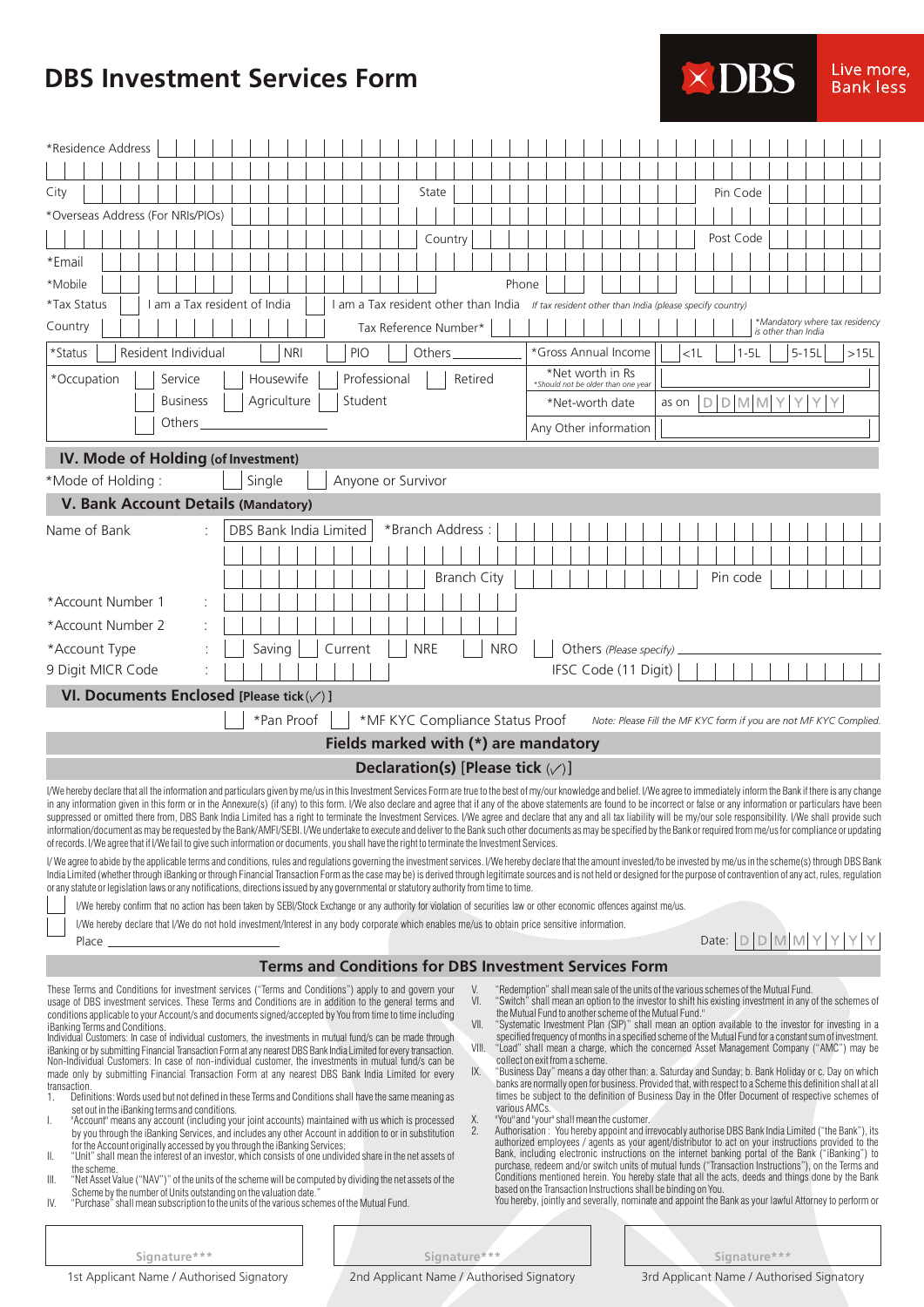

- 
- b) to receive the account statement pertaining to the aforesaid mutual fund units and to acknowledge<br>b) to receive the account statement pertaining to the aforesaid mutual fund units and to acknowledge<br>receint of the same
- 
- redeeming/selling any mutual fund unit/s.<br>to collect and deposit monies in an Account opened in Your name with the Bank and to make such
- 
- 
- 
- specific instructions either in writing or electronically over iBanking and to sign all such writings and do all such acts as may be required for such acts;
- i) to make necessary application(s) for and on your behalf to any officials or authorities in India (or<br>outside), including but not limited to, the Central Government and/ or the Reserve Bank of India<br>and/ or the Income Ta
- -
	-
	-
- -
	-
	-
	- processed on the next Business Day and the NAV would be the NAV applicable on the day on<br>which it is processed.
	- cannot be cancelled.<br>
	You agree to abide by the same.<br>
	You state and agree that you have read and understood the Scheme Information Document /Key 15. You agree to abide by the same.
	-
	- payable to the Bank by AMCs for different competing schemes of various Mutual Funds.<br>(iii) The Bank at its discretion, may not carry out Transaction Instructions where the Bank has reasons to 16
	- believe that the Transaction Instructions are not genuine or are otherwise improper or unclear or raise a doubt or for any reason beyond the control of the Bank. The decision of the Bank in this regard will be final and binding.<br>by clicking on the "I agree" button, you agree to be legally bound by the relevant Terms and
	-
	-
	-
- (xi) You agree and acknowledge that in case of non-individual customer, you need to necessarily<br>
submit firancation Softwaria and individual customs and individual customs and acknowledge that in case of Saving account hel
- 

execute all or any of the following act sand things relating to and in connection with Your investments, further agree that any false/misleading information given by you or suppression of any material fact will<br>includin a) to subscribe to the units of mutual funds on your behalf and to pay for the said units so purchased on forthwith communicate any changes in the details provided to the Bank. You agree to indemnify the be provided at may be provided with may be provided by the Bank due to submission of any incorrect<br>particulars by you or your failure to update any of the information provided to us.

**NRS** 

Live more,

**Bank less** 

- .7. You hereby agree and acknowledge that the Bank shall provide this service on a best effort basis.<br>C) to redeem/sell the mutual fund units held by me/us (whether solely or jointly or with another or whether Bank nor any same.<br>Systems, or fluctuation of power, or other environmental conditions or for any circumstances of acts of<br>God. floods, epidemics quarantine, riot or civil commotion and war or any other like reasons beyond the d) to sign all such writings and to do all such acts as may be required for purchasing / switching/<br>reasonable control of the Bank; or b. Accident, transportation, neglect, misuse, errors, frauds, of the<br>reasonable control e) to collect and deposit monies in an Account opened in Your name with the Bank and to make such clients or agents or any third party; c. Any fault in any attachments or associated equipment of the debits in the said Acco clients; or d'Any incidental, special or consequential damages including without limitation of loss of profit. The role of the Bank is only to facilitate the Transaction Instructions. However, the Bank shall not f) to appoint and engage brokers and other agents for the purpose of the powers conferred herein and<br>to give instructions and orders to brokers and agents including instructions and orders of sale,<br>purchase, transfer, spli
- purchase, transfer, splitting and consolidation of mutual fund units and pay remuneration,<br>brokerage, commission and other sums to such brokers and agents. When the sumpary of mutual any amount invested through the online g) to correspond with and give notice to the corresponding asset management company of mutual<br>fine Bank. The same is not endorsed or guaranteed and does not constitute obligations<br>for the Bank or any of the subsidiaries as fund units and matters related to nomination/change in investment plans/any other changes that of the Bank or any of the subsidiaries associated or affiliated companies whose role is only as described may be necessitated.
- metric instructions either in writing or electronically over iBanking and to sign all such writings or in such and to sign all such writings and original muchally the investment in mutual funds is subject to investment and
	- your purchase, sale/transfer, holding and continuing to hold units of mutual funds and disclose 10. You further agree to indemnify and keep indemnified the Bank against all losses, liabilities, claims<br>such information as m such information as may be required or necessary, and to represent You in all respects before such (including third party claims), actions, suits, proceedings damages, including reasonable attorney<br>authority or authorities
- 3. You understand and acknowledge that this service will be activated only upon receipt of the following<br>documents by the Bank:<br>(i) DBS Investment Services Form.<br>(ii) Self-attested copy of PAN Card.<br>(iii) Self-attested cop
- ow the document in the form and manner required by the Bank.<br>The sank and respective AMCs relevant office/department within stipulated time period. (Applicable only<br>(i) You agree and acknowledge that:<br>(i) You are responsib
	- inked to your Account.<br>iii) The Transaction Instructions shall be processed subject to availability of sufficient and clear funds and<br>in the Account. Conditions shall be account consideration Instructions shall be processe Conditions shall be at your risk and cost and in consideration thereof, You agree to pay charges/fees as per the Bank's schedule of charges/fees as may be applicable from time to time. You agree and iii) Redemption requests can be given for all Open Ended Schemes at any time. However Redemption per the Bank's schedule of charges/fees as may be applicable from time to time. You agree and<br>requests for Closed Ended Schem (iv) Any Transaction Instruction placed on a non-Business Day or after the cut off time will be Load. The Bank is authorised to debit the Account for such charges/fees. All fees, charges and processed on the next Business
	- which it is processed.<br>Withholding. All your liabilities and obligations hereunder to the Bank shall be joint or several.<br>Yo You hereby understand and agree that the Transaction Instruction once placed over iBanking 14. Yo
	- (vi) You state and agree that you have read and understood the Scheme Information Document /Key 15. You agree and acknowledge that any and all disputes and differences arising out of, under or in<br>Information Document/Offer connection with these Terms and Conditions or anything done hereunder shall be within the exclusive jurisdiction to the courts of Mumbai. Further these Terms and Conditions are subject to and shall be conducted in accordance with the laws prevalent in India.
		- You are aware that Bank never asks for any sensitive information like ID, passwords etc. You agree that
	- Bank will not be made liable for any phishing attack or any such cyber frauds.<br>Rights of Lien and set off: The Bank is authorised to debit the Account for all costs, charges as may be<br>payable by You hereunder. The Bank wil ix) by clicking on the "I agree" button, you agree to be legally bound by the relevant Terms and ydeposits/ securities /units in Bank's possession or custody and all monies standing to your credit (ix) Conditions made avai Conditions made available to you from time to time either electronically or otherwise.<br>(x) You agree and acknowledge that in case of individual customers, You can make investments in which in any account in any branch of t mutual fund/s through iBanking or by submitting Financial Transaction Form at your nearest<br>DBS Bank India Limited branch for every transaction.<br>You agree and acknowledge that in case of non-individual customer, you need to
		-
		-
		-

| Passport Size Photo |  | Passport Size Photo |  | Passport Size Photo |  |
|---------------------|--|---------------------|--|---------------------|--|
| Signature***        |  | Signature***        |  | Signature***        |  |

1st Applicant Name / Authorised Signatory 2nd Applicant Name / Authorised Signatory 3rd Applicant Name / Authorised Signatory